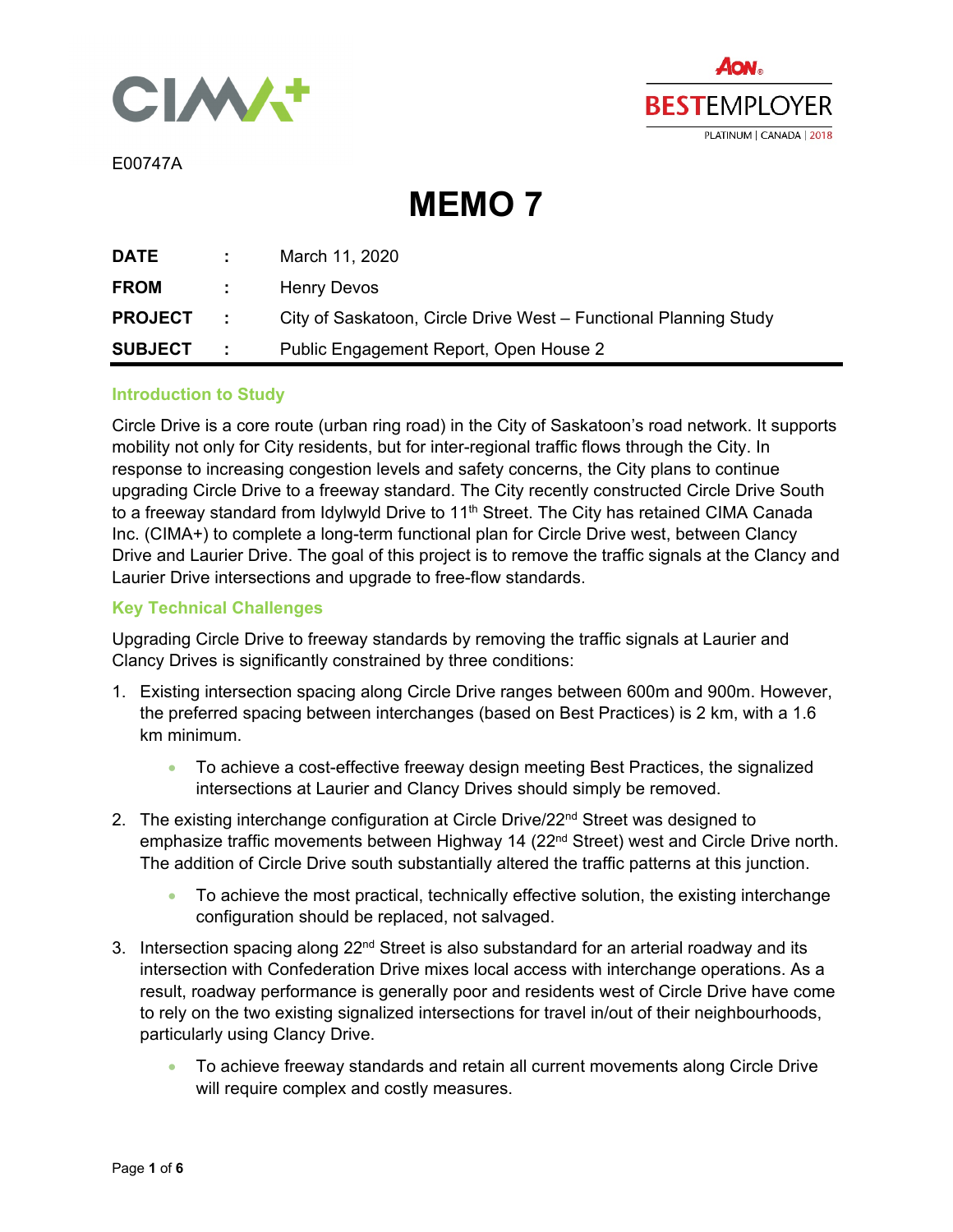# **The Preferred Plan Presented at Open House 2**

The preferred plan (final stage plan was shown) included the following key features:

- The existing unconventional interchange configuration was replaced with a current design (single-point urban) that accommodates all movements on/off Circle Drive.
- The Laurier and Clancy Drive traffic signals were removed and replaced with a grade separation that accommodated partial movements off/on Circle Drive, to/from the north at Laurier Drive and to/from the south at Clancy Drive.
- The southbound exit from Circle Drive to Fairmont Drive was retained.
- Eastbound  $22^{nd}$  Street includes a new right/off movement and retains the existing right/on movement at Fairmont Drive.
- The southbound exit to 11<sup>th</sup> Street is moved to the south side of 11<sup>th</sup> Street, converting the interchange to an all-movement Parclo AB configuration. This change was expected to occur at the final stage, e.g. when Circle Drive is widened to six lanes.
- The speed limit along Circle Drive was increased from 80 to 90 km/h, removing the lowspeed curves crossing 22<sup>nd</sup> Street.

This plan balanced two objectives. First, it achieved free-flow (higher-speed) standards and improved traffic safety (eliminating the risk of unsafe movements) along Circle Drive by removing the traffic signals. Second, it retained partial access in the exceptionally short distance between Clancy and Laurier Drives.

# **Public Engagement Activities**

Two public open house events have now been held for the Circle Drive, Clancy Drive to Laurier Drive, Functional Planning Study. Both events were held at the City of Saskatoon's Shaw Centre, 122 Bowlt Crescent, from 4:00pm to 7:00pm.

The first event took place on Wednesday, June 19, 2019. In advance of the open house, invitations were mailed to 371 property owners abutting Circle Drive through the study area. The City advertised the open house on their website Engage Page to alert the general public.

The public engagement process leading to the first open house<sup>1</sup> began by reaching out to the Community Associations within and surrounding the study area to alert them to the study and invite their input concerning the study corridor. Their input was intended to supplement the concerns and issues already identified by the communities through the City's Neighbourhood Traffic Review program.

The second event took place on January 22, 2020. Efforts to advertise the open house were expanded in response to public feedback at the first open house. In advance of the open house, invitations were mailed to the 371 property owners abutting Circle Drive through the study area as well as 13 attendees from Open House 1 who had requested notification. Notifications of the project were also sent to the 110 businesses and institutions in the mall area north and south of  $22<sup>nd</sup> Street. Notifications were also sent to all the Community Associations within and$ 



<sup>&</sup>lt;sup>1</sup> See the Public Engagement Report for Open House 1 on the City's Engage page.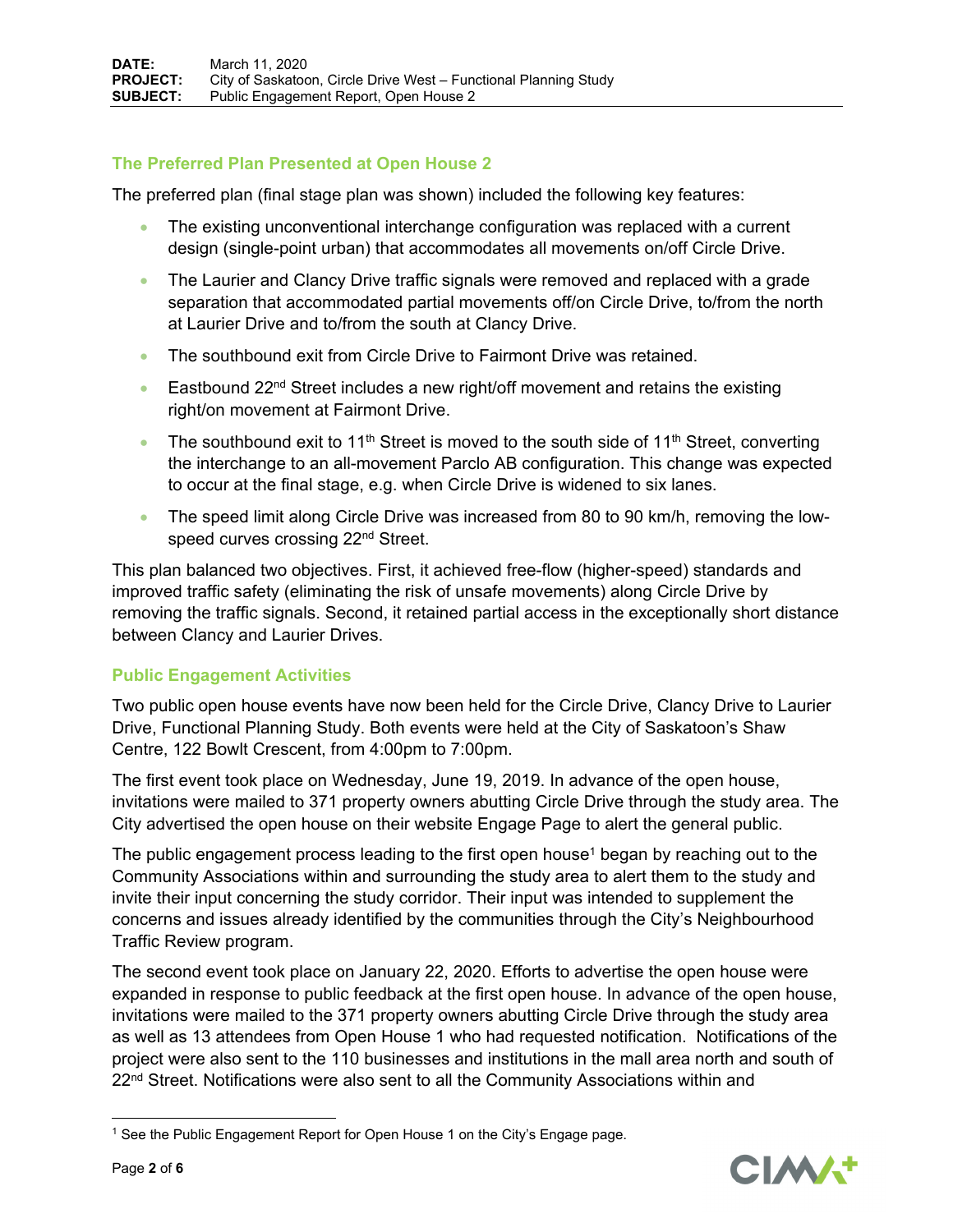surrounding the study area. The City advertised the open house on their website Engage Page and also erected roadside billboards to alert the general public.

Comment sheets were provided for attendees to provide feedback on the open house format and information that was presented, and to collect general information on attendee's location of residence, work, and travel patterns. Optional contact information was also collected from those who wished to receive notification of future events. Attendees were asked to respond by February  $7<sup>th</sup>$ , 2020.

# **Open House 2 Attendance**

The purpose of the second open house was to present the options considered and the preferred upgrading plan and to gather the public's input.

Approximately 50 people attended the second open house. The open house was an informal drop-in format, no formal presentation was made. Representatives from the City of Saskatoon and the CIMA+ project team were available to discuss the information presented and to answer questions. Of the 73 written or called-in responses, ten were from comment sheets filled in at the event, six were comment sheets emailed or mailed-in following the open house, eight were phone calls and 49 were emails sent in with comments.

The higher attendance at the second open house may have resulted from greater public awareness of the event. The exceptionally high response rate following the open house largely resulted from stakeholder concerns with potential impacts to local travel patterns.

Although an extensive effort was made by the City and study team to alert the public and stakeholders to Open House 2, some attendees still suggested that more should have been done to raise public awareness.

# **Open House Feedback**

Was the information provided in a format that was understandable?

Yes (13); N/A (2).

No (1), Street/exit names should have been included in video to improve clarity. (*Not an option using a generic video.*);

Did the information help you understand study scope?

Yes (14); N/A (2).

Were the staff able to answer your questions?

Yes (13); N/A (2).

No (1), Staff could not provide answer regarding cost or duration of project. (*Project has not been programed by the City and funding allocations will follow an approved plan*);

• How did you hear about the open house?

Notice in Mail (4); Community Association Notice (4); Roadside Billboards (3); Friend/Neighbour (3); Shaw Centre (1); Not Informed (1); "Not informed, but was probably not paying attention" (1).

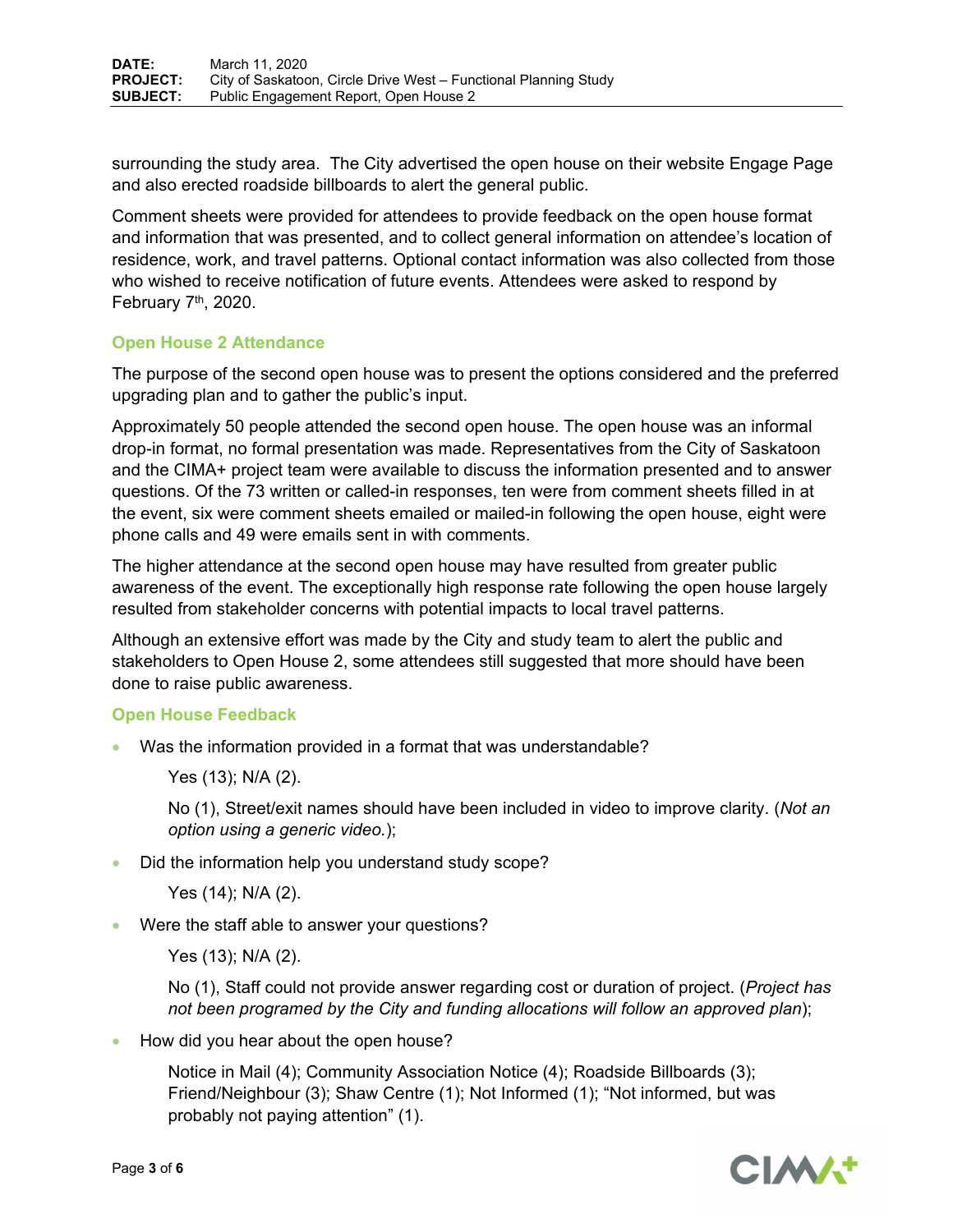

- Live in the study area?
	- o Fairhaven (5),
	- o Montgomery Place (4)
	- o Parkridge (3)
	- o Rosewood (2)
	- o Mount Royal (1)
	- o Meadowgreen (1)
	- o Casa Rio (1)
- How often do you travel on Circle Drive through the study area?
	- o Most weekday peak times (7)
	- o Weekends (5)
	- o Midday (Monday-Friday) (3)
	- o Evenings (3)
	- $\circ$  Every day (4)
	- $\circ$  3-4 times/week (2)
	- o Occasionally (1)
- **AON. BESTEMPLOYER** PLATINUM | CANADA | 2018
- **Work in the study area?** 
	- o Confederation Suburban Centre (1)
	- o Pleasant Hill (1)
	- o Massey Place (1)
	- $\circ$  No (7)
	- o Retired (2)
	- $\bullet$  How often do you travel on 22<sup>nd</sup> Street through the study area?
		- o Most weekday peak hours (7)
		- $\circ$  Midday (Monday Friday) (4)
		- $\circ$  Occasionally (4)
		- $\circ$  Every day (4)
		- o Weekends (3)
		- o Evenings (1)
		- $\circ$  Avoid it due to congestion (1)
- How do you typically travel through the study area?

Automobile (16), Walking (1) and Cycling (1).

# **What We Heard**

This summary reflects written comments received at the open house; comment sheets, emails and phone calls received following the open house; and discussions with open house attendees. The focus is on the public's concerns with the preferred plan. The following paraphrases the public input received, requiring some interpretation.

Neighbourhood Access and Egress

Respondents expressed concern over reduced access to/from neighbourhoods west of Circle Drive resulting from the proposed changes at the Laurier and Clancy Drive connections, particularly Fairhaven, Parkridge, Montgomery Place, and Pacific Heights. Residents were concerned about potentially increased travel times due to more circuitous connections to Circle Drive for some movements. Many respondents felt that the proposed plan isolates and impacts the Fairhaven and Parkridge communities the greatest.

Business Access

Comments concerned the reduced access/egress to the west side of Circle Drive would increase congestion along 22<sup>nd</sup> Street/Confederation Drive, impacting businesses both north and south of 22<sup>nd</sup> Street.

The preferred plan would improve overall performance along 22<sup>nd</sup> Street through the study area compared with existing conditions.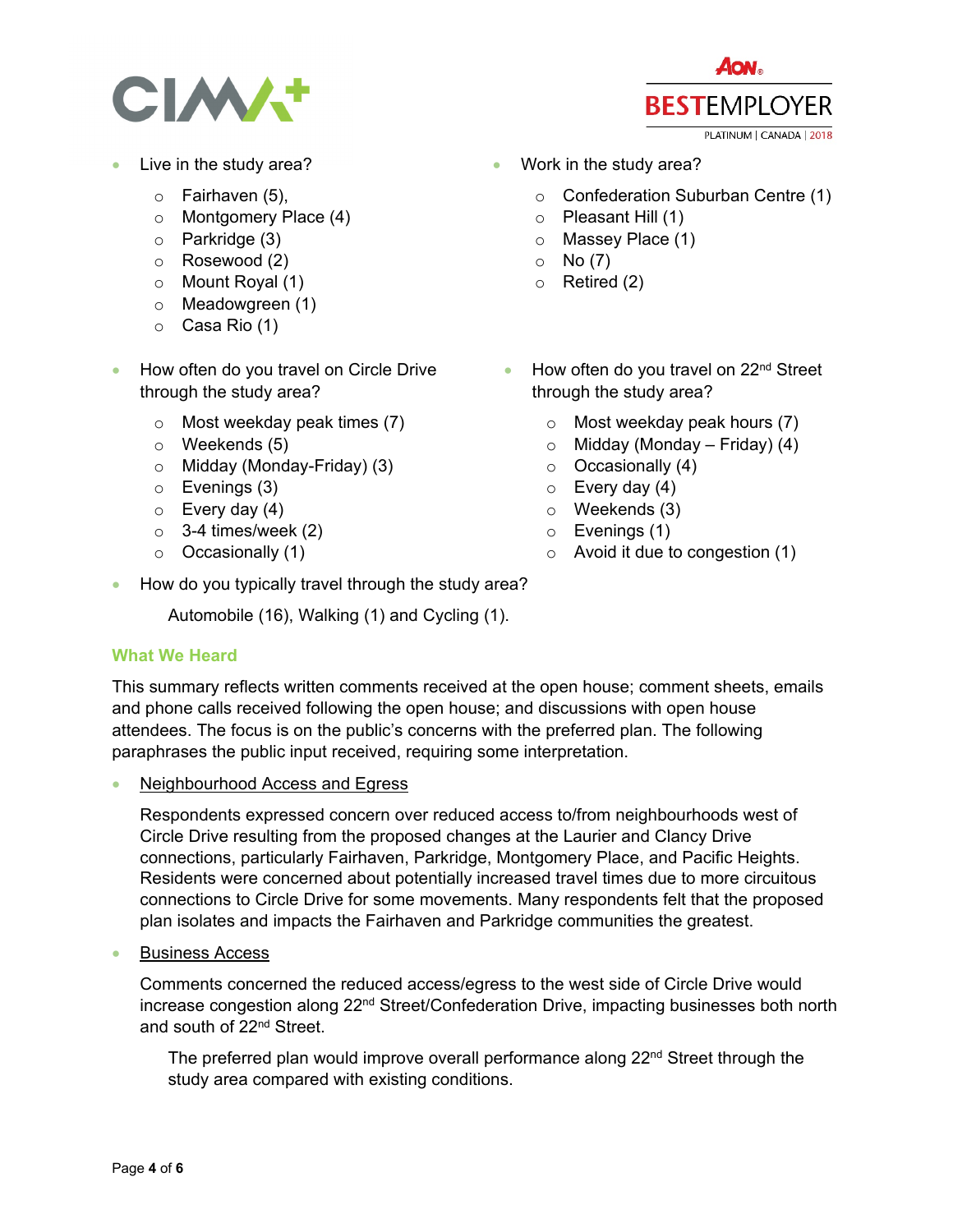#### 22<sup>nd</sup> Street and Local Road Network

 $22<sup>nd</sup>$  Street is the only direct route to downtown from west Saskatoon. There was significant concern that the preferred plan would divert additional traffic along local roads to an already congested 22nd Street, resulting in circuitous travel and increased commute times, further eroding its level-of-service.

Again, the preferred plan would improve overall performance along 22<sup>nd</sup> Street through the study area compared with existing conditions.

The City has identified the intersection of 22<sup>nd</sup> Street and Diefenbaker Drive for future study to address performance concerns.

11<sup>th</sup> Street Interchange

There were concerns that the at-grade rail crossings immediately west of the interchange would result in frequent and lengthy travel delays. With increased volumes using  $22<sup>nd</sup>$  Street, diversion to 11<sup>th</sup> Street was not seen as an attractive alternative route since it is frequently blocked by rail traffic, leaving drivers with no attractive option.

The City is examining other railway solutions that may ultimately alleviate rail traffic crossing 11<sup>th</sup> Street.

Again, the preferred plan would improve overall performance along 22<sup>nd</sup> Street through the study area compared with existing conditions.

Noise Attenuation

Improved noise attenuation was a concern for residents of Meadowgreen and Montgomery Place. Specific to Montgomery Place, the new southbound off-ramp to 11<sup>th</sup> Street would bring traffic closer to the neighbourhood and would impact an earth berm that is seen as an existing sound attenuation feature.

The City is planning to undertake noise analysis in the study area in the near future.

Safety

Many respondents supported removing the traffic signals at Clancy and Laurier Drives, since it would improve roadway safety. However, many other respondents did not see any safety issues and supported the status quo; do not upgrade Circle Drive to freeway standards.

There was concern that more circuitous travel patterns may affect safety through a number of school zones.

# Free-Flow Circle Drive

Some respondents questioned the rationale for a free-flow standard along Circle Drive. Since it was not prioritized in the past, removing the signalized accesses now is difficult. Some respondents found current operations along Circle Drive acceptable, experiencing wait times at signals that rarely exceed one cycle.

Other respondents expressed interest in seeing a free-flow standard extended north along Circle Drive passing Airport Drive, Avenue C, Millar Avenue and Warman Road.